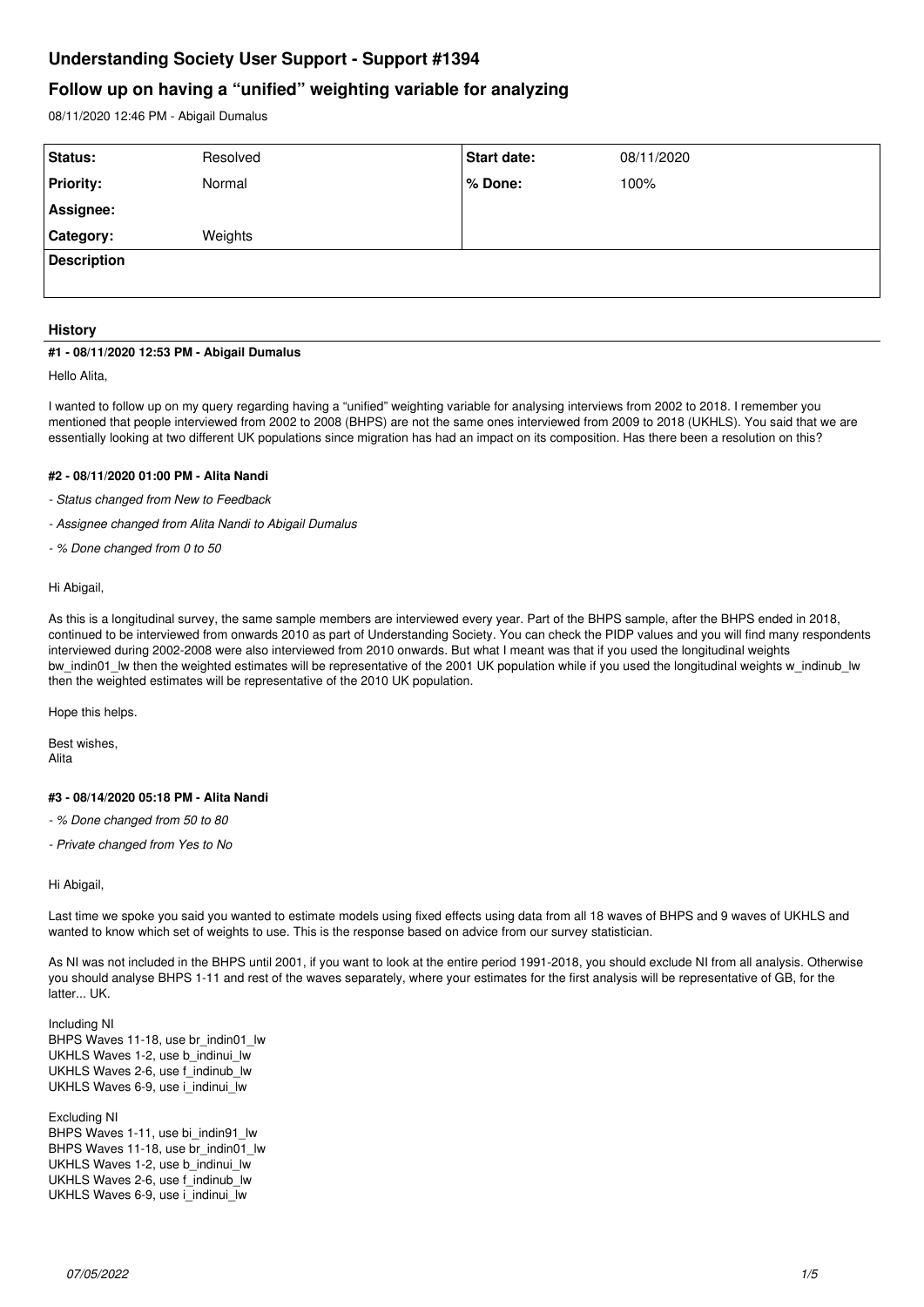Note Stata does not allow svyset with xtreg but it allows weights and clustering. xtreg depvar indepvars [pw=weight], fe vce(cluster psu)

Stratification can be ommitted - the CIs will be slightly conservative but otherwise correct. To include correct clustering you should have the following structure: wave information nested within pidp, then within hidp (unless longitudinal analysis is used; if so hidp should be omitted), and then within psu. You can omit any levels except for psu. Youcan add extra levels higher up too if you like. And the weight is of course should be appropriate to your analysis.

## **#4 - 08/14/2020 06:17 PM - Abigail Dumalus**

Hello Alita,

I'll take note of these helpful details. Would it be easier if I can attach the respective weights before merging the waves together in one longitudinal data file? Or can I program this in a syntax on Stata after merging? Waves 2 and 6 have multiple (i.e. more than one) weights, since they overlap?

UKHLS Waves 1-2, use b\_indinui\_lw UKHLS Waves 2-6, use f\_indinub\_lw UKHLS Waves 6-9, use i\_indinui\_lw

I still need to drop wave 1 of UKHLS if I'm analysing waves 11-18 of the BHPS along with waves 2-9 of UKHLS longitudinally speaking, correct? Thanks so much. I am sorry if I keep misunderstanding any of these.

## **#5 - 08/17/2020 08:07 AM - Alita Nandi**

My suggestion would be to add the weights to the indresp files in before merging them. But remember to merge the relevant weight to all the waves it needs to be applied to. For example, attach br\_indin01\_lw to bl\_indresp bm\_indrep.... br\_indresp.

## **#6 - 08/30/2020 11:38 PM - Abigail Dumalus**

Hello Alita,

My understanding of your weighting assignment is that Waves 2 and 6 have multiple (i.e. more than one) weights, since they overlap (i.e. 1-2, 2-6, 6-9, seen below). Is this a wrong reading from my end?

UKHLS Waves 1-2, use b\_indinui\_lw UKHLS Waves 2-6, use f\_indinub\_lw UKHLS Waves 6-9, use i\_indinui\_lw

Isn't i indinui lw the "combined UKHLS+BHPS+IEMB longitudinal adult main interview weight" covering waves 7-9 of the UKHLS only? Isn't f indinub Iw the "longitudinal adult main interview weight" covering waves 3-9 of the UKHLS? I am basing these from the variable search results on the Understanding Society website.

I still need to drop wave 1 of UKHLS if I'm analysing waves 11-18 of the BHPS along with waves 2-9 of UKHLS longitudinally speaking. Wouldn't it be easier to use i\_indinus\_lw for UKHLS Waves 2-9 as this is the "longitudinal adult main interview weight" covered in the indresp files for waves 2-9 of the UKHLS? Please let me know if I am on the right track.

As you have noted previously: if I used the longitudinal weights bw\_indin01\_lw then the weighted estimates will be representative of the 2001 UK population while if I used the longitudinal weights w\_indinub\_lw then the weighted estimates will be representative of the 2010 UK population. This tells me that it won't make sense to compare these distinct UK populations over time from 2002 to 2018. Does this mean that it is impossible to follow those from the 2001 UK population during the period between 2010 and 2018 since there is an entirely different set of individuals who comprise the 2010 UK population?

Thanks for you time and consideration!

#### **#7 - 09/22/2020 12:35 PM - Alita Nandi**

*- Assignee changed from Abigail Dumalus to Alita Nandi*

#### **#8 - 09/23/2020 02:23 PM - Alita Nandi**

*- Assignee changed from Alita Nandi to Olena Kaminska*

Sorry there was a typo: UKHLS Waves 1-2, use b\_indinus\_lw

And you can use i indinub lw for Waves 2-9.

And you can use i\_indin01\_lw for BHPS Waves 11-18+UKHLS Waves 2-9 for the BHPS sample only.

## **#9 - 09/25/2020 10:26 AM - Olena Kaminska**

Abigail,

Just to add, if you are concerned about the differences in the populations, then you can use full samples but restrict to those who lived in this country in 1991 (or were born to people who lived here in 1991) or 2001.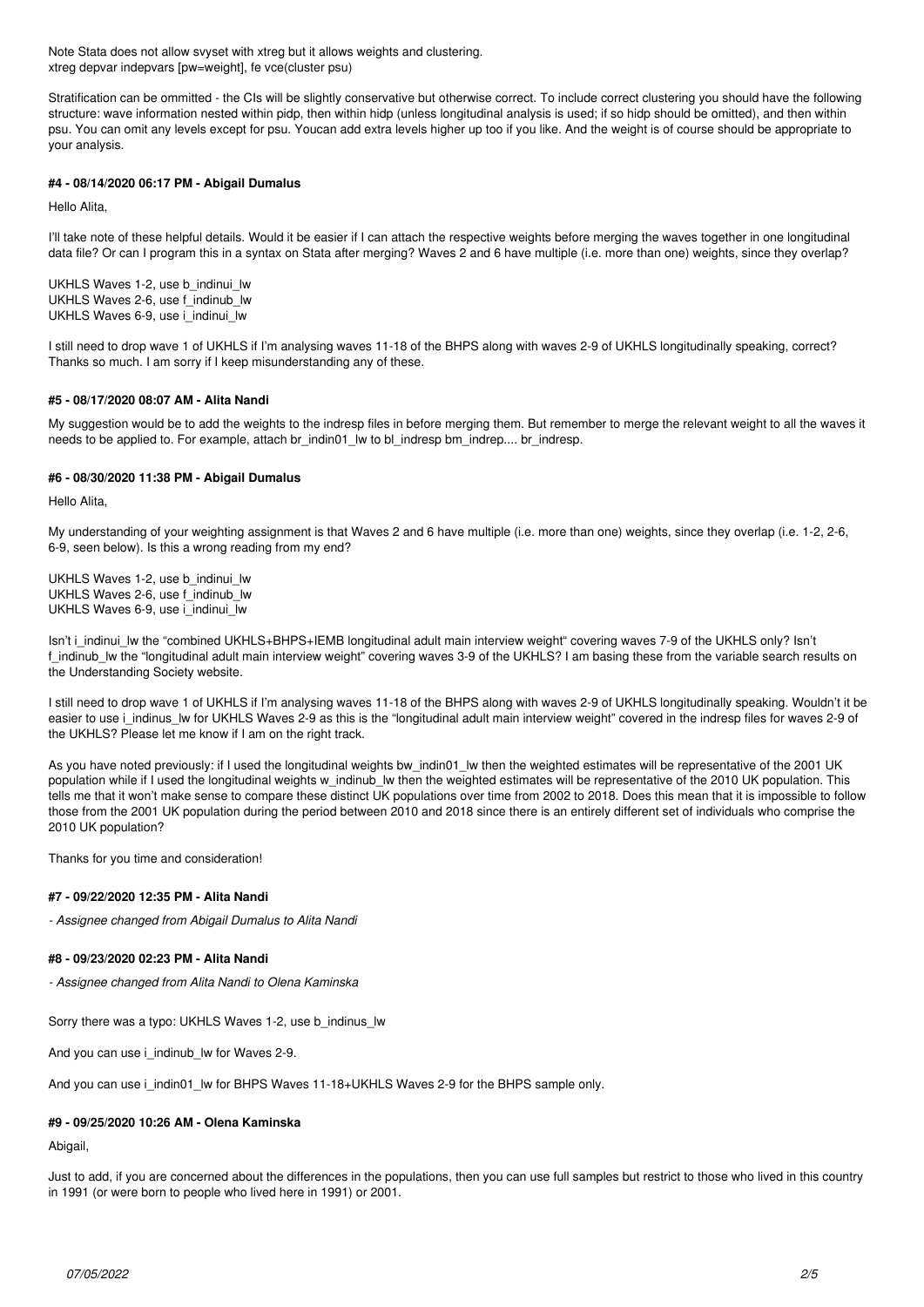And just to clarify Alita's last comment you can't use BHPS with BHPS weight alongside UKHLS with UKHLS weight - this will be wrong. You either should use all the data available with 'ub' or 'ui' weight or restrict your analysis to BHPS data and use BHPS weights.

Hope this helps, **Olena** 

## **#10 - 10/07/2020 06:06 AM - Abigail Dumalus**

Hello Alita,

When I am restricting the analysis to Waves 11-18 of the BHPS, using indin01 lw as weighting variable results in zero weighted frequencies for life satisfaction. What am I misunderstanding here from what was recommended above? I have no problem with waves 2-9 of the UKHLS. Could it be that the respective xx\_indin01\_lw for waves 11-18 have been overwritten as missing when the indresp database files were merged? I was checking the data editor and found missing values for waves before wave 2 of the UKHLS. Kindly let me know what must I do to rectify this situation. Thanks so much.

Kind Regards, Abigail

## **#11 - 10/08/2020 09:53 AM - Alita Nandi**

*- Assignee changed from Olena Kaminska to Abigail Dumalus*

Hi Abigail,

It is not your mistake, it is mine. Very sorry. The names of the weight variables for BHPS have not yet been harmonised with the UKHLS naming conventions (it will be done at this release or the next). Once the names are harmonised the variable name I said will work. Basically for BHPS W11-18 the weight variable for longitudinal analysis is br\_lrwtuk1 (this will be renamed to br\_indin01\_lw later).

Again sorry about that. Best wishes, Alita

#### **#12 - 10/08/2020 05:13 PM - Abigail Dumalus**

Hello Alita,

If br\_lrwtuk1 is the weight variable for BHPS W11-18 for longitudinal analysis, then I have to generate a new weight variable that "unifies" this with indin01\_lw in the meantime, don't I? As of now, using indin01\_lw alone results in attrition of these 8 BHPS waves and the data starts from 2010 to 2018, covering UKHLS W2-9.

If I move back as far as 1991, does this mean that the respective xx\_indin91\_lw for BHPS waves before 2001 are also not yet harmonised with the indin91 Iw variable? Can you please confirm that Irwght is the weight variable for longitudinal analysis for BHPS W2-18? If yes, does it make sense to "unify" this with indin91\_lw variable for now?

## **#13 - 10/13/2020 04:46 PM - Alita Nandi**

*- Assignee changed from Abigail Dumalus to Olena Kaminska*

## **#14 - 10/14/2020 11:30 AM - Olena Kaminska**

Abigail,

The data for indin01\_lw starts with 2001, and the data for indin91\_lw starts in 1991. While the variable names are not harmonized between UKHLS and BHPS yet (they will be in the upcoming release) the values are harmonized - so the weights have identical concept - at the moment they are just under different names.

Hope this helps, Olena

## **#15 - 10/14/2020 01:34 PM - Abigail Dumalus**

Hello Olena,

Many thanks for your response. I tried generating a single variable to combine these two weighting variables. When I did, I used that to run the xtreg command with weighting but I keep getting this error: "weight must be constant within pidp". I used "xtset pidp" before this regression, by the way. Please let me know what I should be doing, instead, so that the aforementioned error is avoided. What am I missing here?

#### **#16 - 10/14/2020 02:31 PM - Alita Nandi**

*- Assignee changed from Olena Kaminska to Abigail Dumalus*

Hello Abigail,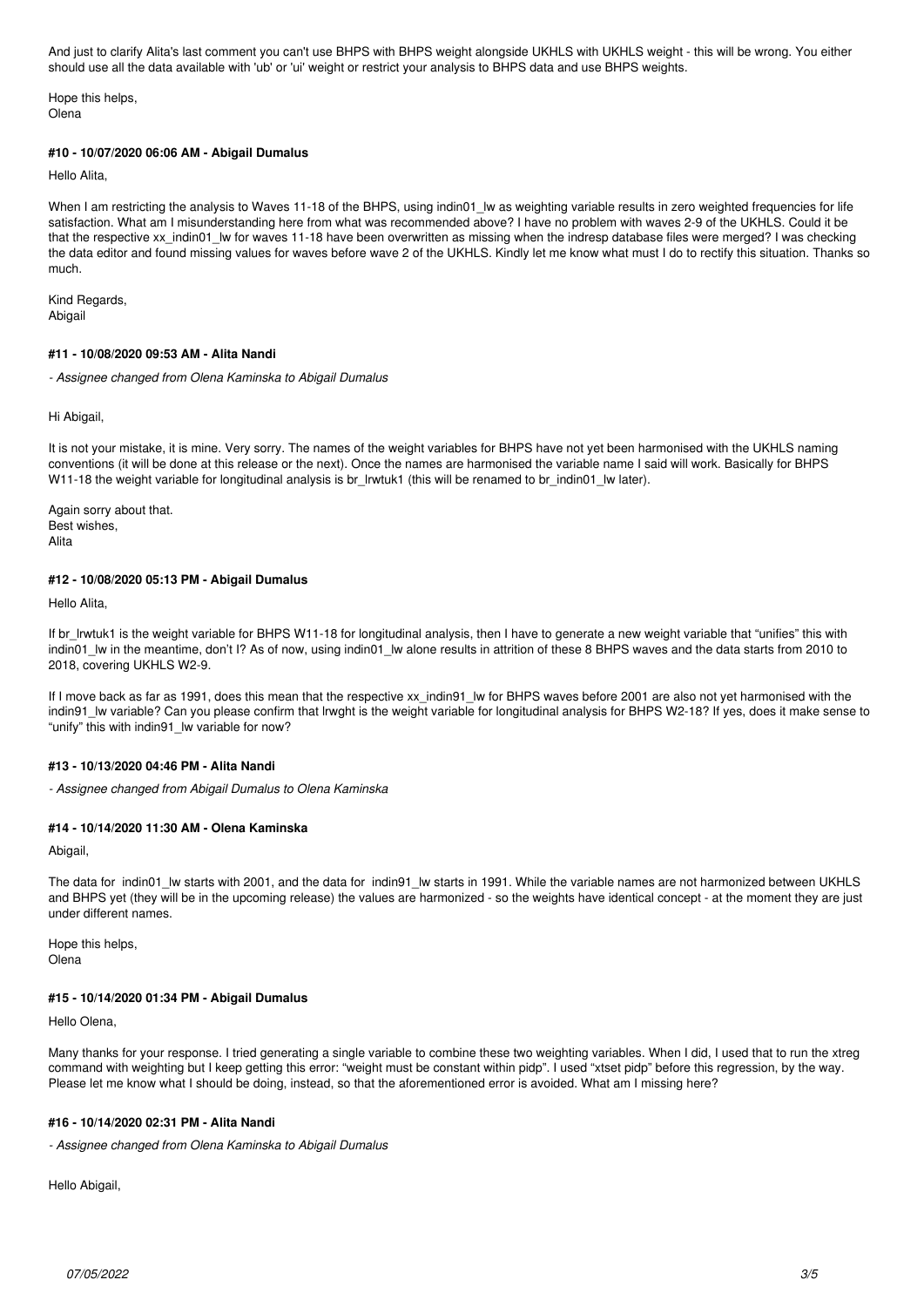If you are using xtreg you can only use one weight for the entire set of waves - as it is the same set of people you are following over that period. So, if you are using xtreg for BHPS wave 1 to UKHLS W9 - then use i\_indin91\_lw and carry it over to all previous waves.But if you are using xtreg for analysing data from BHPS waves 1 -10, then use j\_lrwtuk1 from BHPS W10 and apply that to all waves prior. Basically, you need to decide which sample you are going to analyse. You can analyse separate sets of samples - but as we discussed earlier you will need to analyse them separately.

## **#17 - 10/14/2020 02:43 PM - Abigail Dumalus**

Hello Alita,

I am using xtreg for W11-18 of BHPS along with W2-9 of UKHLS, so I am looking at the "harmonisation" of lrwtuk1 for the former and indin01\_lw for the latter set of waves. I combined this under one variable but I keep getting the error above. Do I need to drop all weights variables first then merge these two weights with the longitudinal data files from BHPS W11-18 to UKHLS W2-9? I do understand that we are following the same people from 2001 to 2018. It is just frustrating that this xtreg error keeps emerging. Is there a better way around this challenge? Thanks so much for your consideration.

## **#18 - 10/14/2020 02:51 PM - Alita Nandi**

Option 1: Append individual level files (indresp) from W11 of BHPS until W18, and W2 UKHLS until W9 into a long format file. Then (many to one) merge i\_indin01\_lw from i\_indresp onto this long file.

Option 2: Append individual level files (indresp) from W11 of BHPS until W18 into a long format file. Then (many to one) merge br\_lrwtuk1 from br\_indresp onto this long file. Repeat the same with UKHLS W2-W9 UKHLS indresp files & i\_indin01\_lw from i\_indresp. Analyse the two parts separately.

Preference is for Option 1.

#### **#19 - 10/14/2020 03:15 PM - Abigail Dumalus**

Hello Alita,

For option 1, does this mean I can disregard the weight variable lrwtuk1 for BHPS W11-18 and simply focus on indin01\_lw? As you mentioned before, lrwtuk1 corresponds with the aforementioned BHPS waves. Wouldn't I be getting zero weights for these BHPS waves when using indin01\_lw alone when merging from the latest indresp data file? My understanding is that I am analysing the same people from 2001 onwards. I mentioned in a previous update that I am getting zero weights for 2001 to 2008 when I look at indin01 lw. Is my understanding mistaken?

## **#20 - 10/14/2020 03:38 PM - Alita Nandi**

*- File UserForum\_Issue1394\_public.do added*

Hi Abigail - I am providing a Stata syntax file to show you what I mean.

#### **#21 - 10/14/2020 04:18 PM - Abigail Dumalus**

Hello Alita,

Thanks so much for the syntax file that you sent. I may be misunderstanding what you said here:

" The names of the weight variables for BHPS have not yet been harmonised with the UKHLS naming conventions (it will be done at this release or the next). Once the names are harmonised the variable name I said will work. Basically for BHPS W11-18 the weight variable for longitudinal analysis is br\_lrwtuk1 (this will be renamed to br\_indin01\_lw later)."

My understanding is that using indin01\_lw indicates that we are following the 2001 UK population until wave 9 of the UKHLS. How should I consider lrwtuk1 in relation to indin01\_lw then? Is lrwtuk1 representative of another UK population? I apologise that I am still confused why using indin01\_lw results in zero weights for the period covering W11-18 of BHPS. I am deeply sorry for misunderstanding this one bit.

## **#22 - 10/14/2020 04:24 PM - Alita Nandi**

No same population. This is how longitudinal weights in this survey are computed: Iniital wave cross sectional weight is multiplied by non-response weight between two consecutive waves. So, br\_lrwtuk1= bk cross-sectional weight X non-response weight to correct for non-response between Wave 11 & 12 X non-response weight to correct for non-response between Wave 12 & 13.....non-response weight to correct for non-response between Wave 17 & 18

So, if you were to use the 2001 BHPS sample and

- follow them until Wave 18, use br lrwtuk1
- follow them until UKHLS W9 then use i\_indin01\_lw
- follow them until BHPS Wave 12, use bl\_lrwtuk1
- follow them until UKHLS W2, use b\_indin01\_lw

.....

#### **#23 - 10/13/2021 11:20 AM - Understanding Society User Support Team**

*- Status changed from Feedback to Resolved*

- *Assignee deleted (Abigail Dumalus)*
- *% Done changed from 80 to 100*